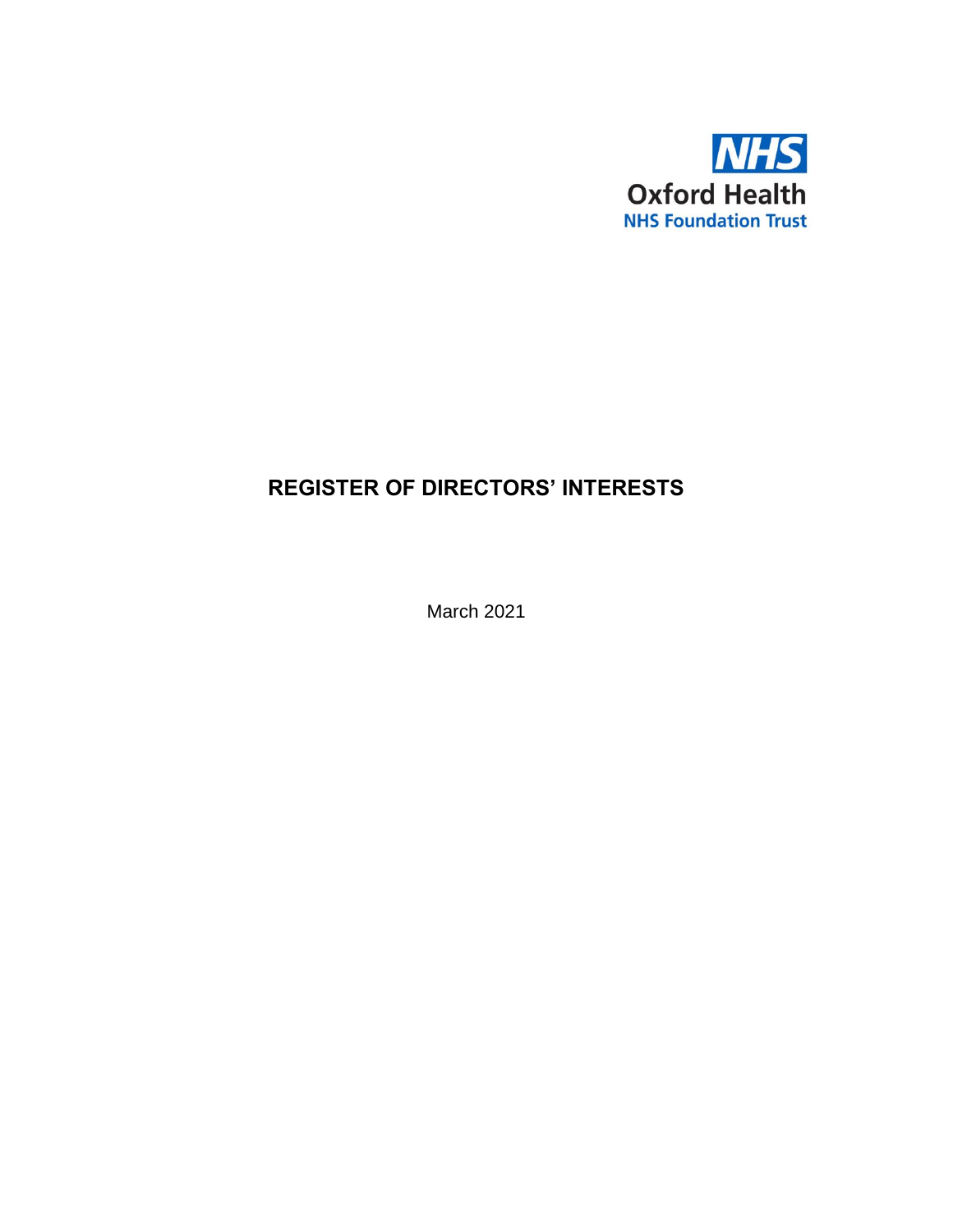## **DECLARATION OF INTERESTS**

## **PART A – CURRENT BOARD MEMBERS**

| <b>NAME</b> | <b>POSITION</b>                                 | <b>INTERESTS DECLARED</b>                                                                                                                                                                                                              |
|-------------|-------------------------------------------------|----------------------------------------------------------------------------------------------------------------------------------------------------------------------------------------------------------------------------------------|
|             | John Allison   Non-Executive<br><b>Director</b> | Family member is Owner and Director of Per<br>Stellas which has won, via formal tender<br>process, a contract to make a film for Oxford<br>Health NHS FT. Non-Executive Director has<br>no financial or other interest in Per Stellas. |

Date: 22 March 2021

| <b>NAME</b> | <b>POSITION</b> | <b>INTERESTS DECLARED</b> |
|-------------|-----------------|---------------------------|
| Tim Boylin  | Director of HR  | No interests to declare   |
|             |                 |                           |

Date: 26 February 2018

| <b>NAME</b>                     | <b>POSITION</b>                                  | <b>INTERESTS DECLARED</b>                                                                                                                                                                                                                                                                                                                                                                                                                                                                         |
|---------------------------------|--------------------------------------------------|---------------------------------------------------------------------------------------------------------------------------------------------------------------------------------------------------------------------------------------------------------------------------------------------------------------------------------------------------------------------------------------------------------------------------------------------------------------------------------------------------|
| <b>Nick</b><br><b>Broughton</b> | <b>Chief Executive</b><br>(from 12 June<br>2020) | <b>Trustee - Charlie Waller Memorial Trust</b><br>Board Member - Mental Health Network,<br><b>NHS Confederation</b><br>Patron of Action for Families Enduring<br><b>Criminal Trauma (AFFECT)</b><br>Board Member - Oxford Academic Health<br><b>Partners</b> (formerly the Oxford Academic<br>Health Science Centre)<br>Honorary Fellow of the Department of<br>Psychiatry, University of Oxford (3-year<br>term, ending 30 June 2023)<br>Member - Oxfordshire Health & Wellbeing<br><b>Board</b> |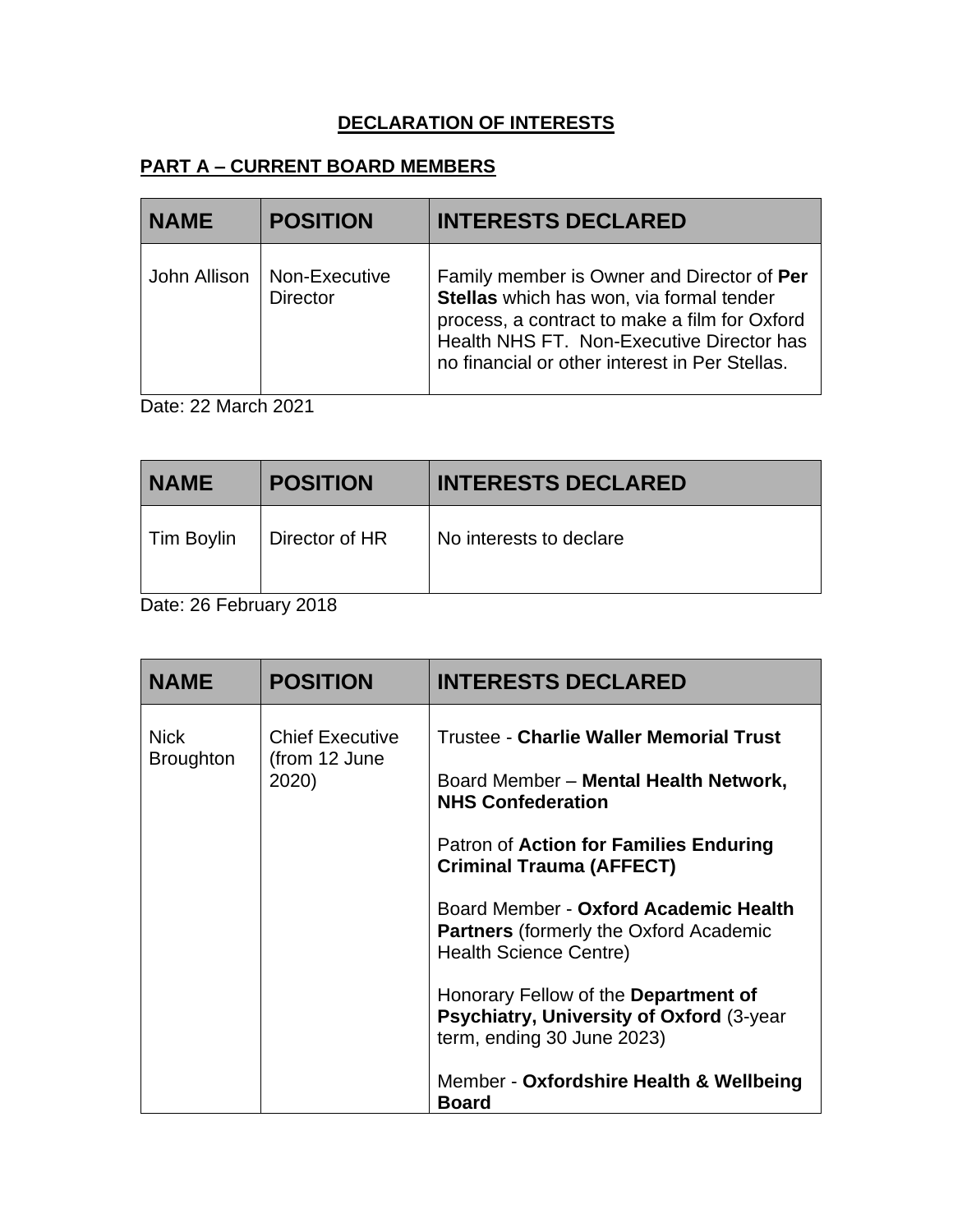|  | Member - Buckinghamshire Health &<br><b>Wellbeing Board</b>      |
|--|------------------------------------------------------------------|
|  | Member - Thames Valley Academic Health<br><b>Science Network</b> |

Date: 23 December 2020

| <b>NAME</b>                | <b>POSITION</b> | <b>INTERESTS DECLARED</b>                                                                                                       |
|----------------------------|-----------------|---------------------------------------------------------------------------------------------------------------------------------|
| Marie Crofts   Chief Nurse |                 | No current interests to declare (formerly, until<br>September 2020 Trustee of PAPYRUS,<br>prevention of young suicide charity). |

Date: 30 September 2020

| <b>NAME</b> | <b>POSITION</b>                  | <b>INTERESTS DECLARED</b>                                                                                   |
|-------------|----------------------------------|-------------------------------------------------------------------------------------------------------------|
| Sue Dopson  | Non-Executive<br><b>Director</b> | Rhodes Trust Professor of Organisational<br>Behaviour, Said Business School,<br><b>University of Oxford</b> |
|             |                                  | <b>Universities Superannuation Scheme</b><br>(pension)                                                      |
|             |                                  | Trustee - SHOC (Society for Studies in<br><b>Organizing Healthcare)</b>                                     |

Date: 25 October 2017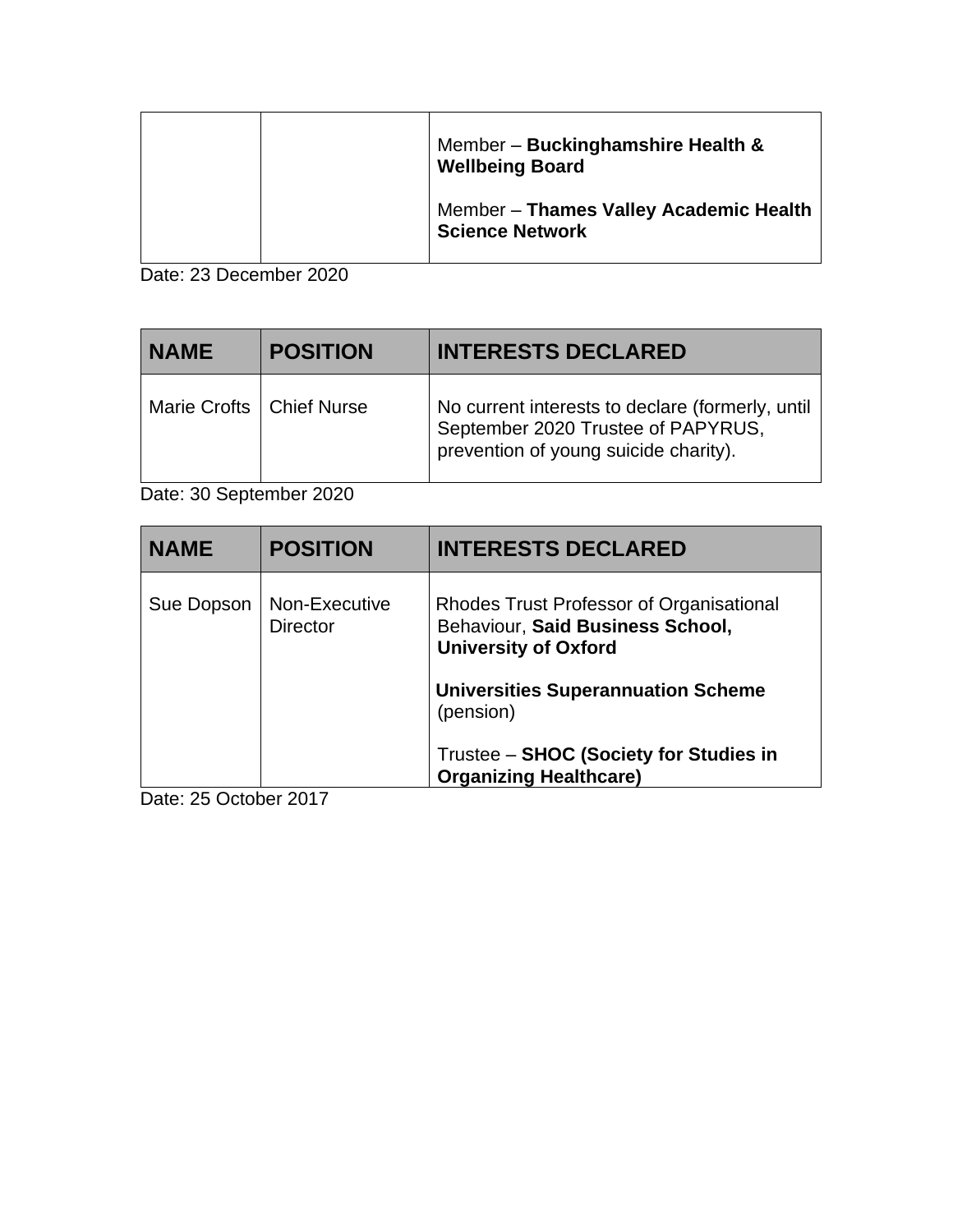| <b>NAME</b>              | <b>POSITION</b>                  | <b>INTERESTS DECLARED</b>                                                                                                                                                                                                                       |
|--------------------------|----------------------------------|-------------------------------------------------------------------------------------------------------------------------------------------------------------------------------------------------------------------------------------------------|
| <b>Bernard</b><br>Galton | Non-Executive<br><b>Director</b> | Director, Bernard Galton Ltd - property<br>management and management consultancy                                                                                                                                                                |
|                          |                                  | Consultant to <b>Practicus</b> (recruitment<br>consultancy dealing in interim management,<br>permanent hires and executive search).<br>Remunerated for occasional support<br>including chairing discussion groups on<br>health-related matters. |
|                          |                                  | Non-Executive Director and Chair of the<br>People Committee at University Hospitals<br><b>Bristol NHS FT</b> (with effect from 01 July<br>2019).                                                                                                |

Date: 26 June 2019

| <b>NAME</b>     | <b>POSITION</b>         | <b>INTERESTS DECLARED</b> |
|-----------------|-------------------------|---------------------------|
| Mark<br>Hancock | <b>Medical Director</b> | No interests to declare   |

Date: 17 March 2016

| <b>NAME</b>        | <b>POSITION</b>                  | <b>INTERESTS DECLARED</b>                                                                                                                                                                                                                                                                                                 |
|--------------------|----------------------------------|---------------------------------------------------------------------------------------------------------------------------------------------------------------------------------------------------------------------------------------------------------------------------------------------------------------------------|
| <b>Chris Hurst</b> | Non-Executive<br><b>Director</b> | Managing Director & Owner, Dorian3d Ltd -<br>providing strategic consultancy, board<br>development support, independent expert<br>advice to private sector; and executive<br>coaching and mentoring services (past<br>clients include government and NHS<br>organisations)<br>Wife is Regional Delivery Director with the |
|                    |                                  | <b>Strategic Estates Planning team of NHS</b><br>Improvement                                                                                                                                                                                                                                                              |

Date: 25 March 2020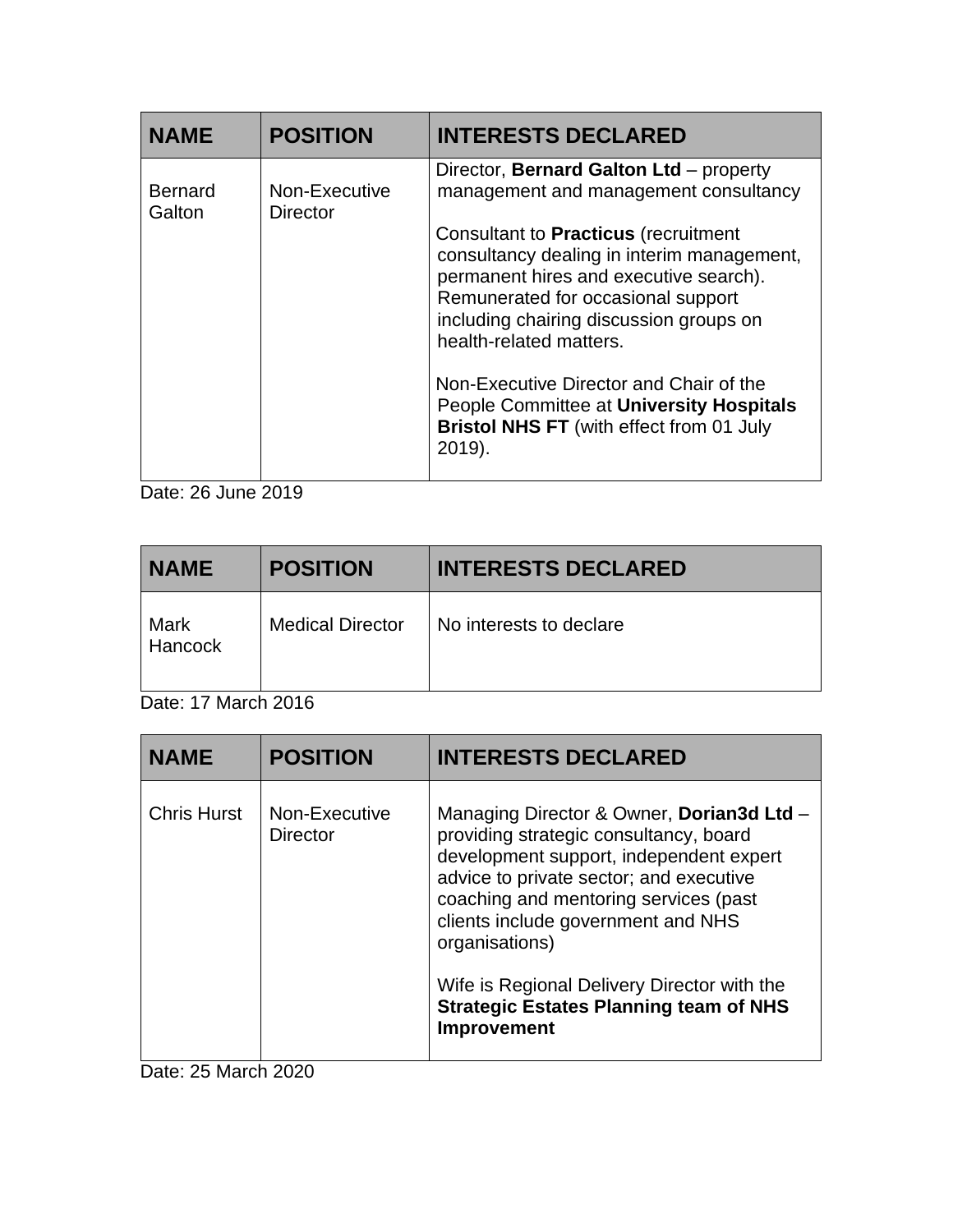| <b>NAME</b>      | <b>POSITION</b>        | <b>INTERESTS DECLARED</b>                                                                                                                                                                                                                                                                                                                                                                                                                                                                                                                                                                                                                                                                                                                                                                                                                                                                                                                 |
|------------------|------------------------|-------------------------------------------------------------------------------------------------------------------------------------------------------------------------------------------------------------------------------------------------------------------------------------------------------------------------------------------------------------------------------------------------------------------------------------------------------------------------------------------------------------------------------------------------------------------------------------------------------------------------------------------------------------------------------------------------------------------------------------------------------------------------------------------------------------------------------------------------------------------------------------------------------------------------------------------|
| Mike<br>McEnaney | Director of<br>Finance | Non-executive director of Cristal Health Ltd<br>trading as Akrivia Health (appointment<br>made by the Trust and approved by the<br>Board of the Trust on 04 December 2019).<br>Cristal Health Ltd was created in 2019 to<br>develop UK-CRIS further, to provide ongoing<br>search capability (of pseudonymised<br>electronic medical records) to the trusts<br>already signed up, to recruit more trusts to<br>the programme and to develop commercial<br>capability from the Intellectual Property (IP).<br>The Trust has a 10% shareholding in Cristal<br>Health Ltd, which it holds on behalf of NIHR<br>and the NHS, representing the 10% share in<br>the IP. As a "Founder", an initial shareholder,<br>the Trust is entitled to appoint a non-<br>executive director to the board of Cristal<br>Health Ltd.<br>Member of Steering Group and Treasurer of<br><b>NHS Benchmarking Network</b><br>Member of Finance & General Purposes |
|                  |                        | <b>Committee of NHS Providers</b>                                                                                                                                                                                                                                                                                                                                                                                                                                                                                                                                                                                                                                                                                                                                                                                                                                                                                                         |

Date: 19 January 2021

| <b>NAME</b>       | <b>POSITION</b>                  | <b>INTERESTS DECLARED</b>                                                                                                                                                     |
|-------------------|----------------------------------|-------------------------------------------------------------------------------------------------------------------------------------------------------------------------------|
| Aroop<br>Mozumder | Non-Executive<br><b>Director</b> | Director of the Worshipful Society of<br>Apothecaries of London - a Medical City<br>livery company, position of Court Assistant<br>with academic and charity responsibilities |
|                   |                                  | <b>Research Fellow at Harris Manchester</b><br><b>College, University of Oxford</b> – teaching<br>and researching disaster and conflict<br>medicine                           |
|                   |                                  | Medical Director of the Royal National<br><b>Lifeboat Institution</b>                                                                                                         |

Date: 23 December 2020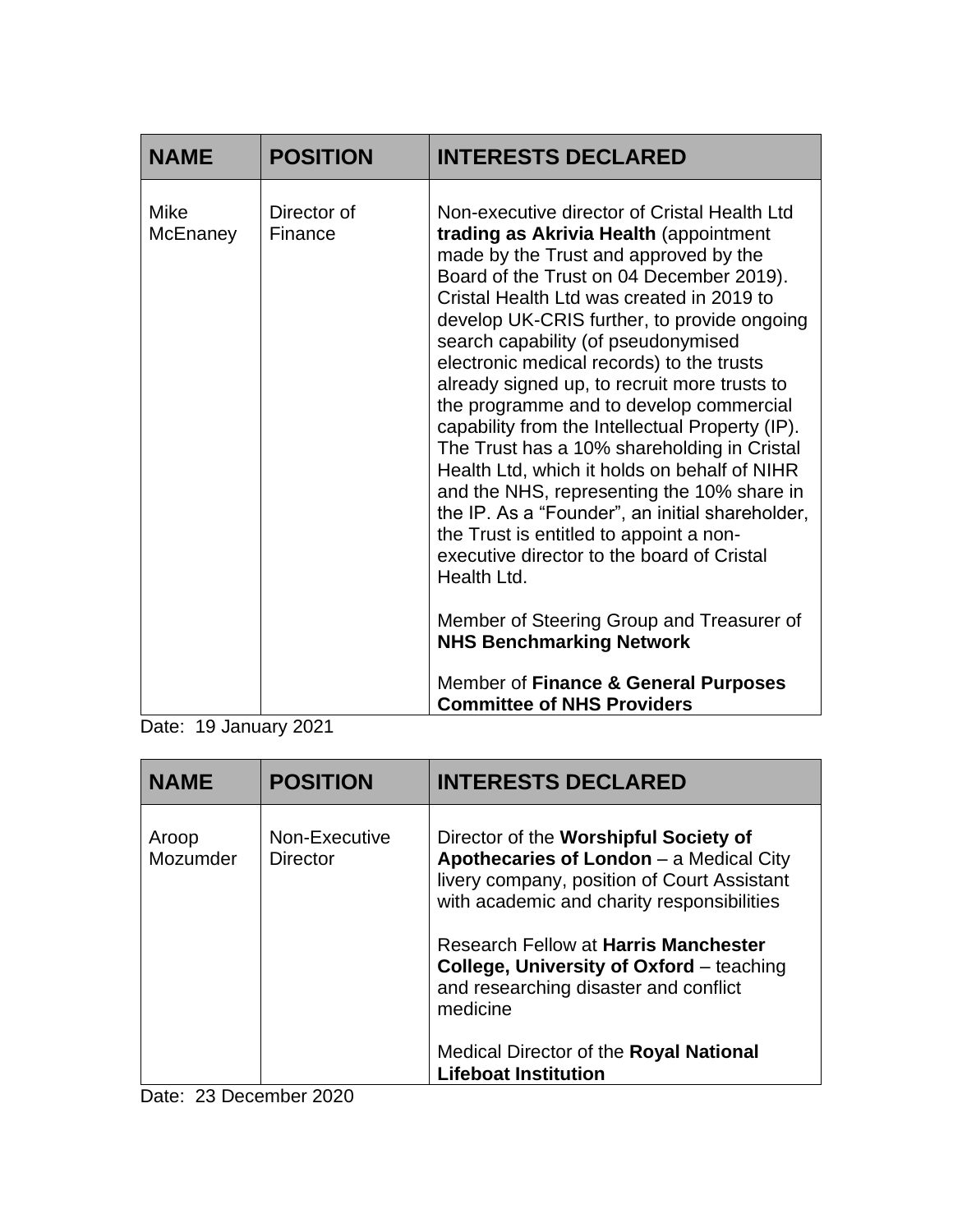| <b>NAME</b>               | <b>POSITION</b>                                                                                                    | <b>INTERESTS DECLARED</b>                                                                                                                                                                                                                                                                                                                                                                                                                                                                                                                                                                                                                                                                                                                                                                                                                                                                                                                                                                                                                                                                                                |
|---------------------------|--------------------------------------------------------------------------------------------------------------------|--------------------------------------------------------------------------------------------------------------------------------------------------------------------------------------------------------------------------------------------------------------------------------------------------------------------------------------------------------------------------------------------------------------------------------------------------------------------------------------------------------------------------------------------------------------------------------------------------------------------------------------------------------------------------------------------------------------------------------------------------------------------------------------------------------------------------------------------------------------------------------------------------------------------------------------------------------------------------------------------------------------------------------------------------------------------------------------------------------------------------|
| Debbie<br><b>Richards</b> | Executive<br>Managing<br>Director for<br>Mental Health &<br>Learning<br>Disabilities and<br><b>Autism Services</b> | Non-financial professional interests from<br>previous roles held:<br>previously employed as Director of<br>Commissioning for Buckinghamshire<br>CCG; and<br>previously Governor of Oxford Health<br><b>NHS FT (appointed Governor</b><br>representing Chiltern & Aylesbury<br>Vale and then Buckinghamshire<br>commissioners) from August 2017<br>until July 2019 when took up post as<br><b>Executive Director at Oxford Health</b><br><b>NHS FT (Managing Director of Mental</b><br><b>Health &amp; Learning Disabilities)</b><br>Indirect interest: NHS Health Research<br><b>Authority (HRA); husband is Non-Executive</b><br>Director & Chair of Audit & Risk, periodically<br>attending Department of Health & Social<br>Care (DHSC) Audit & Risk Committee<br>Indirect interest: (National) MIND; husband<br>is Independent Chair of Audit & Risk<br>Committee, member of Business<br>Management Committee, member of<br><b>Remuneration Committee. National MIND</b><br>oversees a federated structure with local<br>MINDs (with which the Trust has partnership<br>and contractual agreements) operating within |
|                           |                                                                                                                    | local governance frameworks.                                                                                                                                                                                                                                                                                                                                                                                                                                                                                                                                                                                                                                                                                                                                                                                                                                                                                                                                                                                                                                                                                             |

Date: 28 August 2019

| <b>NAME</b>      | <b>POSITION</b>                                                                         | <b>INTERESTS DECLARED</b>                                                                                                                                                                                                                                      |
|------------------|-----------------------------------------------------------------------------------------|----------------------------------------------------------------------------------------------------------------------------------------------------------------------------------------------------------------------------------------------------------------|
| <b>Ben Riley</b> | Executive<br>Managing<br>Director for<br>Primary &<br><b>Community Care</b><br>Services | GP Partner (minority share owning) at<br>Dr C Kenyon & Partners, Beaumont Street<br>Surgery, Oxford. The practice partnership<br>holds shares in two of the four GP<br>federations in Oxfordshire: OxFed Health &<br><b>Care Ltd and Principal Medical Ltd</b> |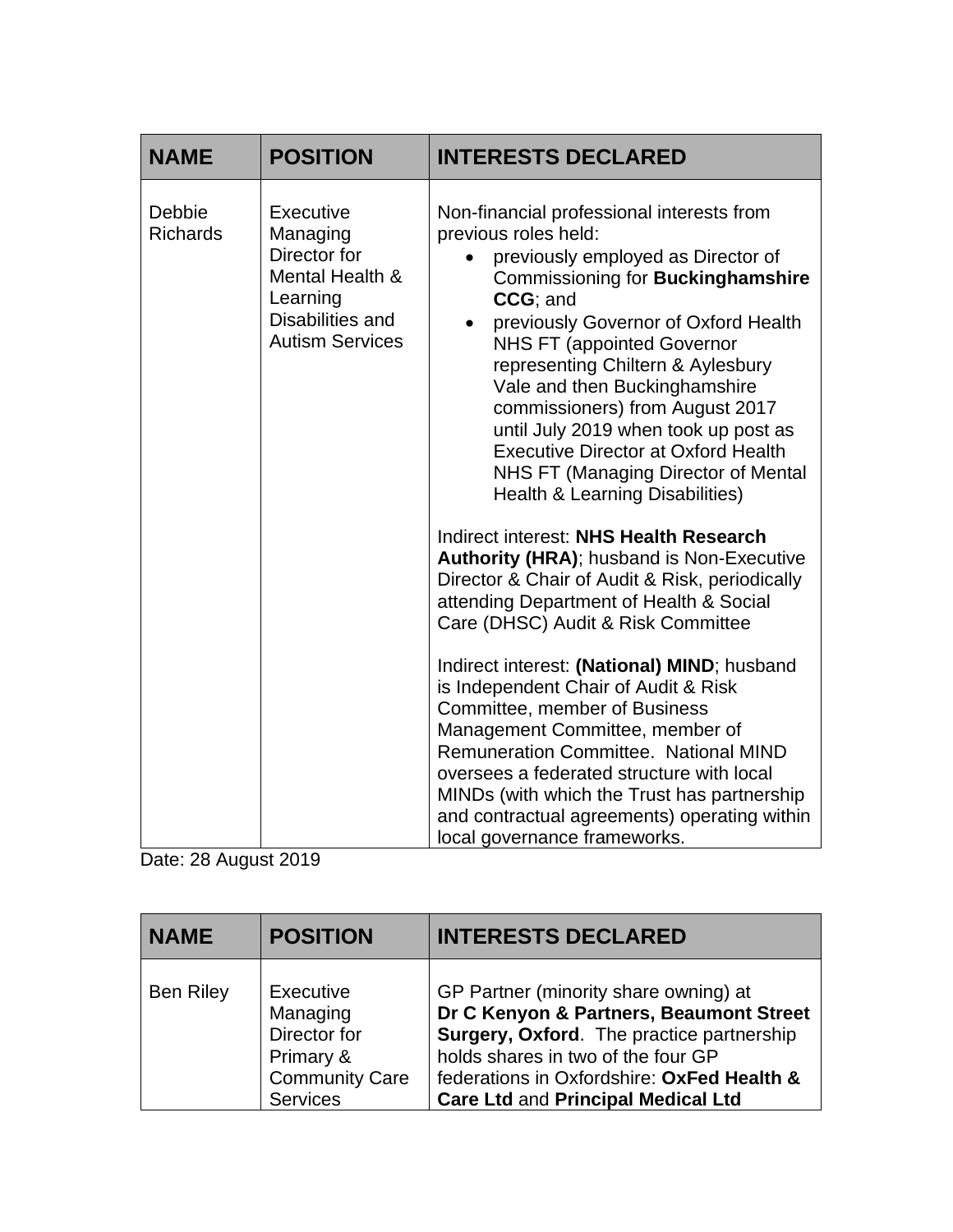|  | Joint Clinical Director of the 'Healthier<br><b>Oxford City' Primary Care Network (PCN)</b><br>which comprises three NHS GP practices<br>and the Trust's Luther Street Medical Centre                                                                                                                                                          |
|--|------------------------------------------------------------------------------------------------------------------------------------------------------------------------------------------------------------------------------------------------------------------------------------------------------------------------------------------------|
|  | <b>OxFed Health &amp; Care Ltd (non-profit trading</b><br>company of OxFed, one of the four GP<br>federations in Oxfordshire):<br>• until 01 May 2020 - Chair and Director<br>until 31 May 2020 - Director (retired)<br>until 30 September 2020 - Clinical<br>Partnership Officer (part-time employee<br>and not a board or director position) |

Date: 24 November 2020

| <b>NAME</b>     | <b>POSITION</b>                                                   | <b>INTERESTS DECLARED</b>                                                                                                                                                                                                                                                                                                                                                                                                     |
|-----------------|-------------------------------------------------------------------|-------------------------------------------------------------------------------------------------------------------------------------------------------------------------------------------------------------------------------------------------------------------------------------------------------------------------------------------------------------------------------------------------------------------------------|
| Kerry<br>Rogers | Director of<br><b>Corporate Affairs</b><br>& Company<br>Secretary | Trustee - Age UK Oxfordshire<br>Board Member - The Hill, which focuses on<br>innovations that seek to address a need in<br>healthcare and in pursuit of this is currently<br>supported by ERDF funding as part of the<br>Innovation Support for Business Programme.<br>The partners include the University of<br>Oxford, the Oxford Local Enterprise<br>Partnership, the City Council and Cherwell<br><b>District Council</b> |

Date: 20 February 2019

| <b>NAME</b>                    | <b>POSITION</b>                  | <b>INTERESTS DECLARED</b>                                                                                                                                                                                              |
|--------------------------------|----------------------------------|------------------------------------------------------------------------------------------------------------------------------------------------------------------------------------------------------------------------|
| Mohinder<br>(Mindy)<br>Sawhney | Non-Executive<br><b>Director</b> | Managing Director of root+branch Itd<br>(management consultancy). Has previously<br>undertaken engagements with related bodies<br>including the General Medical Council, health<br>charities and suppliers to the NHS. |
|                                |                                  | Co-founder of The Care Stockroom Limited<br>(e-marketplace for goods and services to                                                                                                                                   |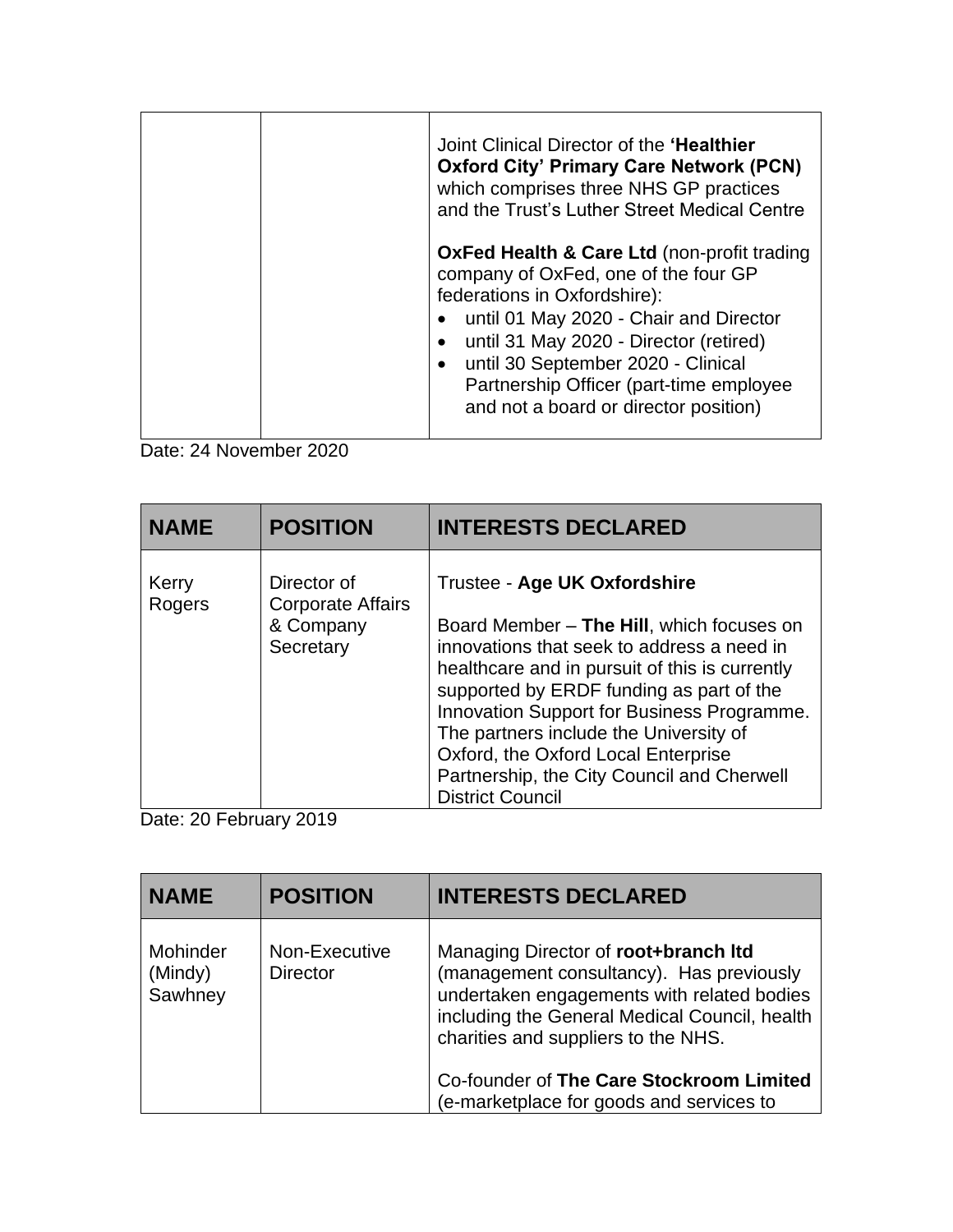| small and medium-sized care<br>businesses). Customers may have a<br>relationship with the Trust or supply to the<br>NHS. Business partner is a trustee of a<br>charity which provides respite breaks for<br>disabled people and carers and has also<br>operated contracts for the NHS including<br>stepdown services.                                                  |
|------------------------------------------------------------------------------------------------------------------------------------------------------------------------------------------------------------------------------------------------------------------------------------------------------------------------------------------------------------------------|
| Director of Iron Swans Trading Ltd<br>(connecting manufacturers to e-commerce)<br>channels). Customers may have a<br>relationship with the Trust or supply to the<br>NHS. Business partner is a trustee of a<br>charity which provides respite breaks for<br>disabled people and carers and has also<br>operated contracts for the NHS including<br>stepdown services. |
| Trustee of the British Scholarship Trust<br>(offers research grants to graduate students<br>from Bosnia and Herzegovina, Croatia,<br>Kosovo, Montenegro, North Macedonia and<br>Serbia)<br>Husband is Chief Customer Officer at NHS                                                                                                                                    |
| <b>Test and Trace</b>                                                                                                                                                                                                                                                                                                                                                  |

Date: 13 January 2021

| <b>NAME</b>     | <b>POSITION</b>    | <b>INTERESTS DECLARED</b>                                                                                                                                                                                          |
|-----------------|--------------------|--------------------------------------------------------------------------------------------------------------------------------------------------------------------------------------------------------------------|
| David<br>Walker | <b>Trust Chair</b> | Miscellaneous journalism, lecturing and<br>writing                                                                                                                                                                 |
|                 |                    | Partner is a member of the NHS Assembly -<br>created 2019 to advise NHS England and<br>NHS Improvement on delivery of<br>improvements in health and care, potential to<br>influence NHS policy affecting the Trust |

Date: 15 June 2020